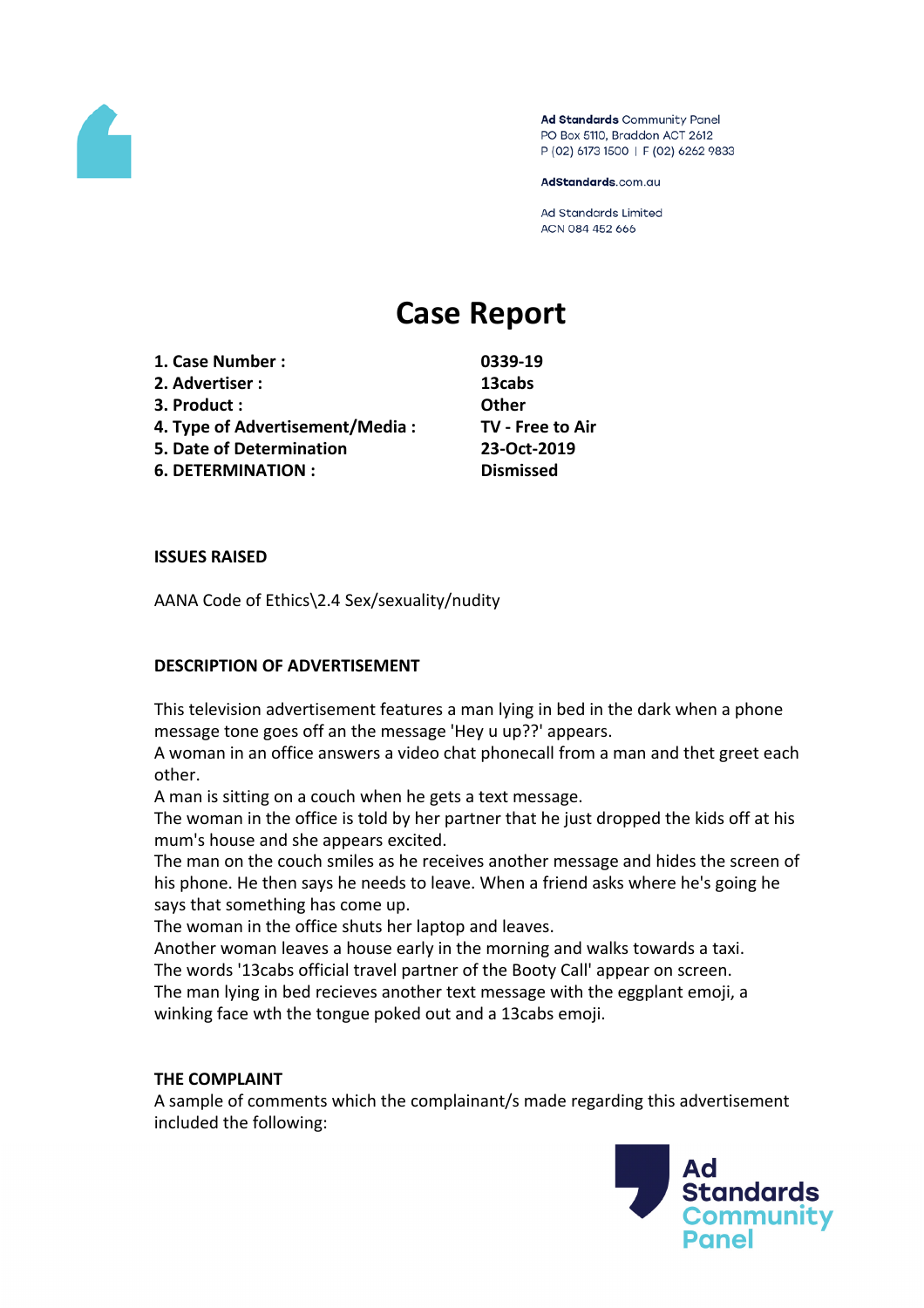

*Offensive due to overt sexual connotation of the ad. Also makes me feel under as a female to be using a taxi late at night for fear the driver assume I'm off to a 'booty call'. Also not appropriate for younger teens to view.*

## **THE ADVERTISER'S RESPONSE**

Comments which the advertiser made in response to the complainant/s regarding this advertisement include the following:

*The entirety of this campaign, 'Official Travel Partner of…' is designed to tap into the relevant social commentary of the 13cabs audience group, aged 18 – 55. Therefore, it purposely references themes, trends and language that is commonly used in order to resonate directly with this audience.*

*Clear Ads reviewed the commercial and we have met all of their requirements. Ratings advice was given and has been adhered to. Please find attached Clear Ads' classification of the commercial which is the subject of the complaint.*

*The programming in which this commercial appeared was curated to ensure any themes or content fit within the parameters of the program being watched.*

*Specific Programming information for this commercial is as follows:*

*The Bachelor:*

- *• Bachelor Finale, Thu 19th Sep = 19:48 & 20:45 (Syd)*
- *• Only 10.7% of viewers under 18y/o inferring this program is not targeted towards Children*
- *• Classification PG*

*We have reviewed Section 4 – Sex, Sexuality or Nudity of the AANA Code of Ethics Practice Note (November 2018) and in response to complaint case number 0339-19, we are of the opinion that the commercial which is the subject of the complaint does not breach any of the criteria set out therein. In the commercial titled "Booty Call" the scenarios depicted are playful, modern and what we consider to be a 'slice of life situations'. They are not designed to cast judgement or acutely portray any specific person or people in a questionable way. Our passengers catch cabs for thousands of reasons on any given day or night and this scenario is an observation of just one of them. Throughout the entirety of the commercial, we do not see the 13cabs driver interacting with any passengers and there are no implications of any judgements being made by a driver. We draw the Community Panel's attention to the attached Clear Ads' classification of the advertisement in which they rated the commercial a 'P'.*

*Whilst we are of the view that our commercial does not breach Section 2.4 of the AANA's Code of Ethics, we will take into consideration the comments and concerns of the complainant for future advertising and marketing campaigns.*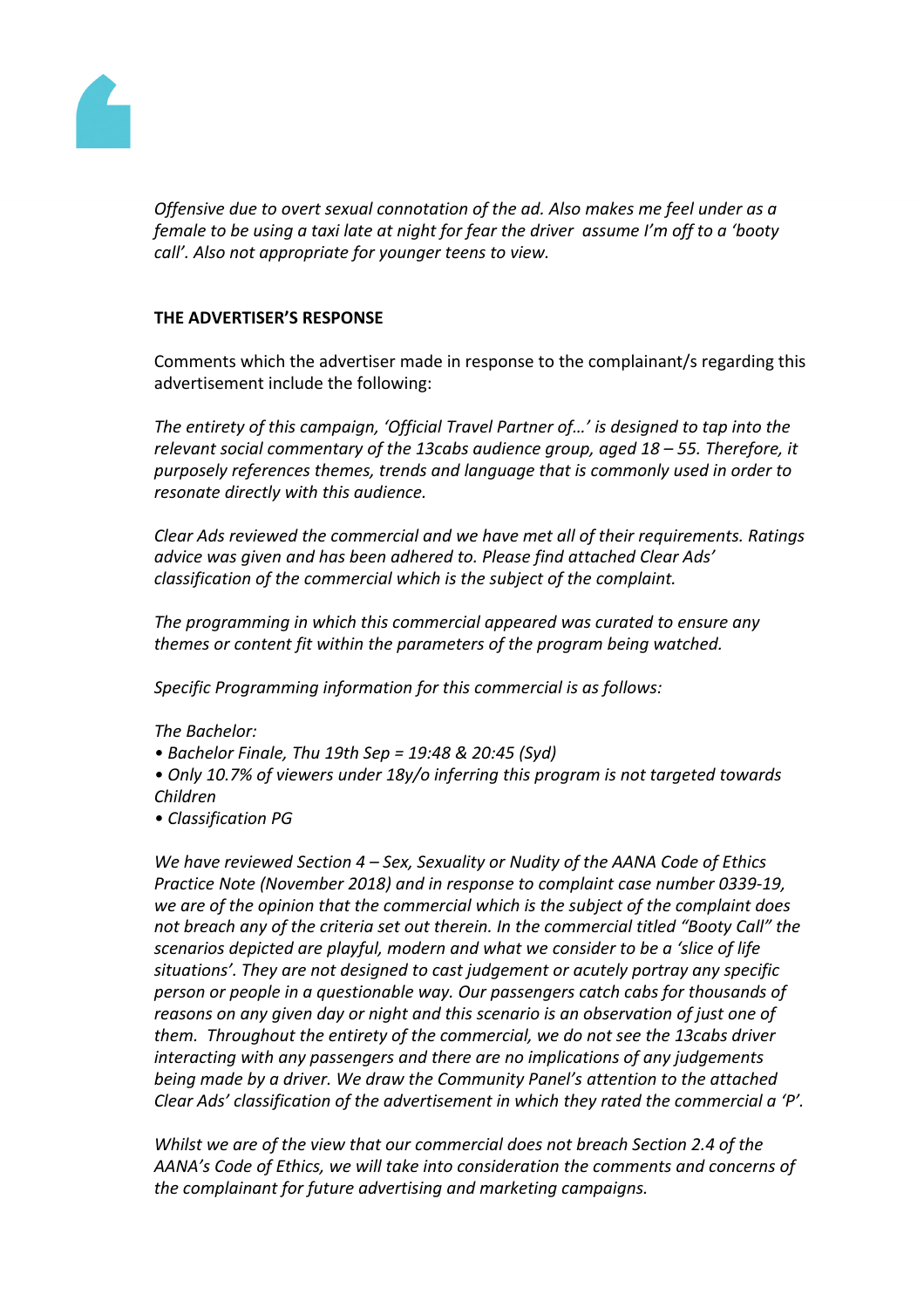

#### **THE DETERMINATION**

The Ad Standards Community Panel (the Panel) considered whether this advertisement breaches Section 2 of the AANA Code of Ethics (the Code).

The Panel noted the complainant's concern that the advertisement contains a sexual connotation and is not appropriate for younger teenagers to view.

The Panel also noted the complainant's concern that it makes her feel unsafe using a taxi late at night for fear the driver assumes she's going to a booty call. The Panel acknowledged the complainant's concern however considered that this was not an issue of itself under the Code of Ethics and was not within the purview of the Panel.

The Panel viewed the advertisement and noted the advertiser's response.

The Panel considered whether the advertisement was in breach of Section 2.4 of the Code. Section 2.4 of the Code states: "Advertising or Marketing Communications shall treat sex, sexuality and nudity with sensitivity to the relevant audience".

The Panel considered whether the advertisement contained sex, sexuality or nudity.

The Panel considered whether the advertisement contained sex. The Panel noted the dictionary definition of sex most relevant to this section of the Code of Ethics is 'sexual intercourse; sexually stimulating or suggestive behaviour.' (Macquarie Dictionary 2006). The Panel considered the advertisement did not contain sex.

The Panel considered whether the advertisement contained sexuality. The Panel noted the definition of sexuality includes 'sexual character, the physical fact of being either male or female; The state or fact of being heterosexual, homosexual or bisexual; sexual preference or orientation; one's capacity to experience and express sexual desire; the recognition or emphasising of sexual matters'. The Panel noted that the use of male or female actors in an advertisement is not of itself a depiction of sexuality.

The Panel considered that the reference to a 'booty call' was a reference to a sexual activity. The Panel noted the brief depiction of eggplant emoji at the end of the advertisement and considered that a reference to male genitals through the use of an emoji could be considered a recognition or emphasis of sexual matters. The Panel considered that the advertisement did depict sexuality.

The Panel then considered whether the advertisement contained nudity.

The Panel considered that all the people depicted in the advertisement are fully clothing and considered that the advertisement did not depict nudity.